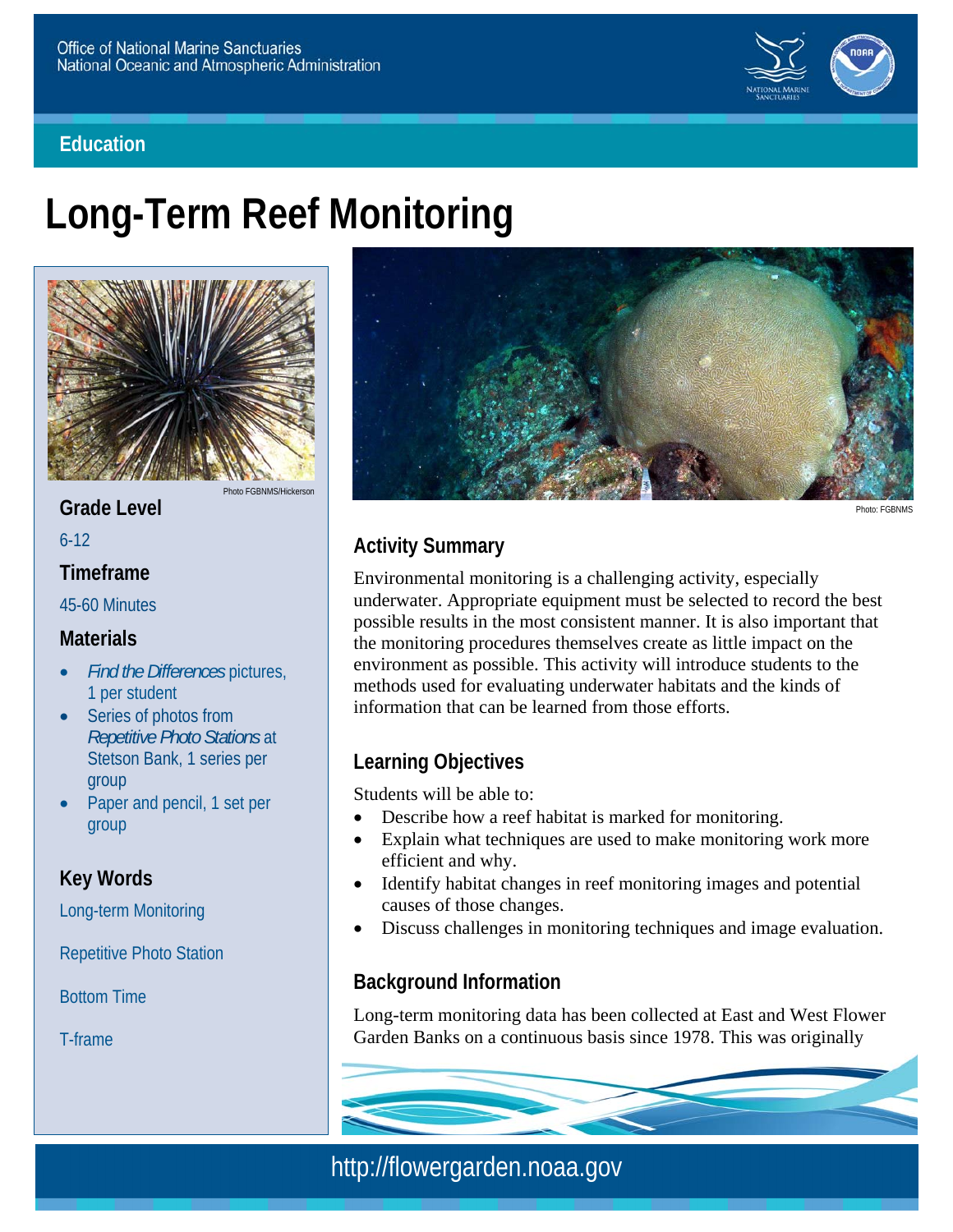prompted by drilling activity in the vicinity. The Minerals Management Service (now known as the Bureau of Offshore Energy Management or BOEM), charged with regulating oil and gas production activities in the Gulf of Mexico, wanted to establish a means of determining what impacts, if any, oil and gas activities were having on nearby coral reefs. In 1993, a similar monitoring program was established by the Gulf Reef Environmental Action Team (GREAT) at Stetson Bank.

Together, these monitoring activities constitute one of the longest monitoring programs of a coral reef anywhere in the world.

Over the years, these monitoring activities have changed only slightly in number and scope. Today these monitoring activities include the following:

East and West Flower Garden Banks:

- Repetitive photo stations  $-$  show growth, loss of tissue, coral cover and incidents of bleaching and disease
- Repetitive close-up stations examine the advance or retreat of colonies of *Diploria strigosa* (a species of brain coral)
- 10-meter random photo transects show percent cover, species diversity, frequency of occurrence and dominance of benthic species
- Fish surveys determine species, abundance, and size of fish traveling within a certain distance of the surveyor over a specified period of time

Stetson Bank:

- Repetitive photo stations  $-$  show growth, loss of tissue, coral cover and incidents of bleaching and disease
- 10-meter transects show percent cover, species diversity, frequency of occurrence and dominance



Repetitive photo stations are the biggest part of these monitoring programs. The purpose of these stations is to capture the same photo at the same place every year, for comparison.

the reef itself. Stations are marked by metal eyebolts embedded in the reef, with number or letter tags attached (cattle ear tags). This seems to be the best way to establish a permanent marker with little impact to

To make the photos the same every year, researchers mount the camera on a special Tframe. The camera is positioned in the middle of the crossbar at the top of the 'T' with the lens facing down toward the ground. A compass, a level, and camera flashes are also mounted on the crossbar.

The base of the T-frame is placed at the pin location. The frame is rotated until it is facing north and the level is used to make sure the camera is perpendicular to the sea floor. Then, the picture is taken. This system allows the camera to capture the exact same area in the image every year.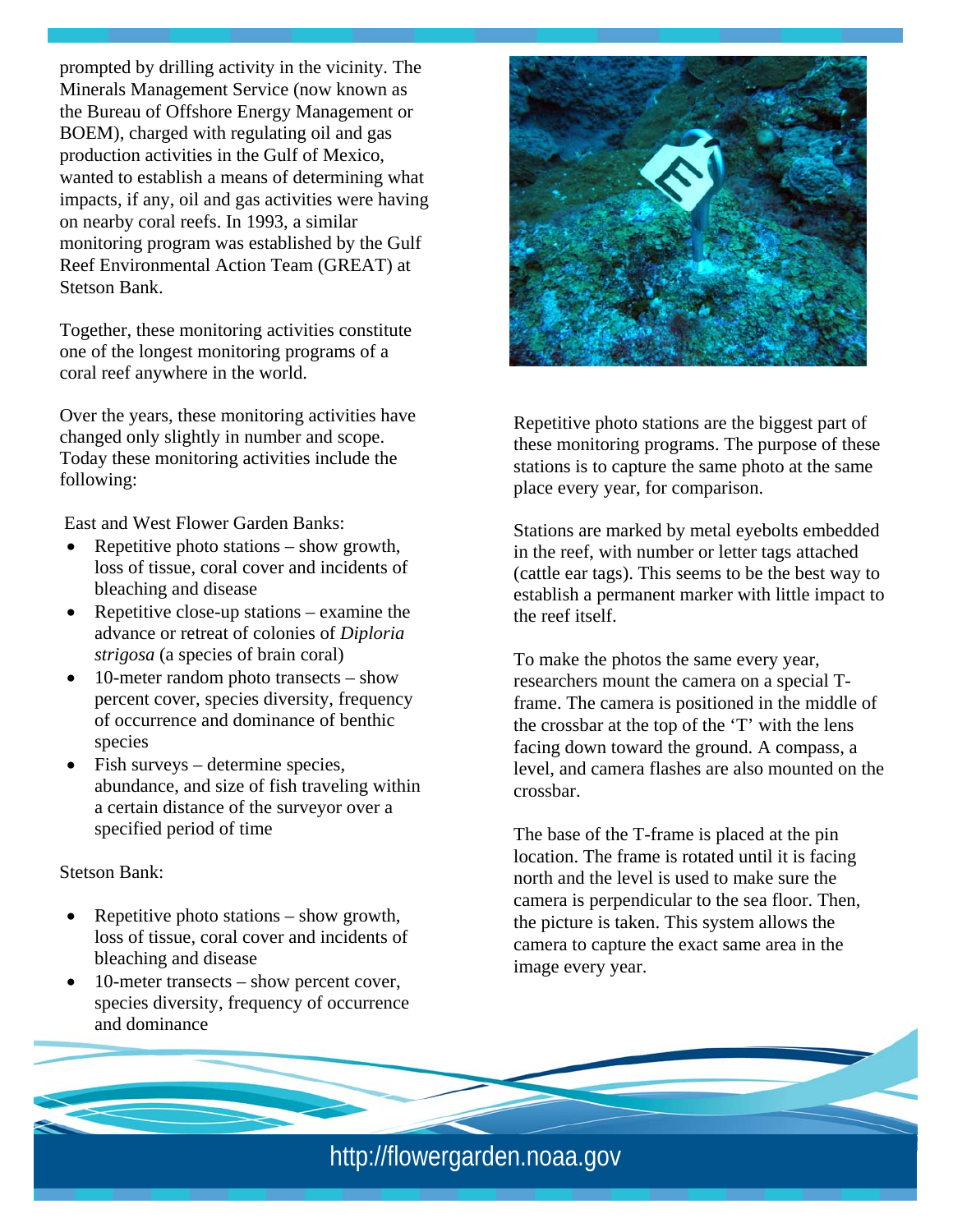

#### *Monitoring Procedures*

Since each diver participating in the research effort has a limited amount of time he or she can stay underwater, due to the limitations of scuba diving, work is conducted in shifts. Each dive team has a specific task to accomplish so that the next shifts will be able to make the most of their bottom time (time under water).

A typical monitoring expedition goes something like this:

**Shift 1:** Lay measuring tapes (transects) on the bottom starting at buoy moorings and swimming out on predetermined compass headings for specific distances.

**Shift 2:** Locate monitoring pins using tape transects and underwater maps for reference. The maps show distances and compass headings from the tapes to pin locations. Relative location of one pin to another is also noted. Even so, the pins are often difficult to find thanks to continuous algae growth.

Scrape algae and other growth off pin tags as

they are located so numbers can be seen. Mark pins with weighted lengths of white plastic chains (18"). The chains float up into the water so the pin locations can be seen from much farther away.

**Shift 3:** Take photos at all of the marked pins, documenting the order in which they are taken and how many are taken at each location. The photographer can quickly move from one station to the next by simply looking for the floating chain markers. Collect chains as photos are taken.

**Shift 4:** Remove transect tapes.

Move boat to another study site, and repeat!



#### *Monitoring Challenges*

Of course, no system is perfect! When this system was first established we didn't have digital cameras, so film cameras were used. This meant that the researchers were unable to tell if their images were captured correctly until they returned to shore and had their film developed.

In 2007, the camera malfunctioned during both East and West Bank and Stetson Bank monitoring trips, resulting in no usable photos. Both trips had to be rescheduled and all stations re-photographed. In 2008, sanctuary researchers switched to digital photography.

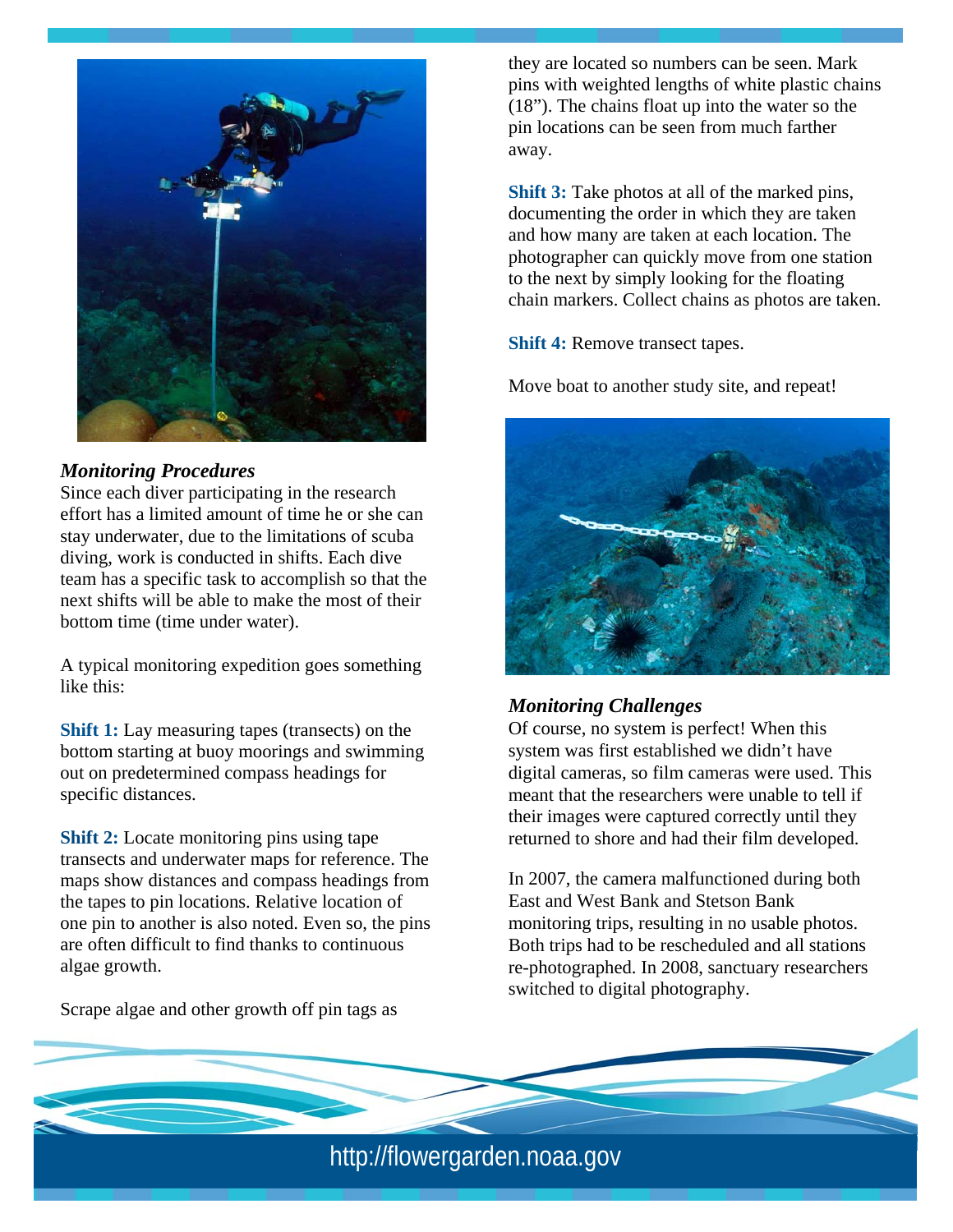#### **Vocabulary**

BOTTOM TIME – the amount of time a scuba diver can spend underwater based on the limitations of available air to breathe and build-up of nitrogen in body tissues

LONG-TERM MONITORING – evaluation of an ecosystem over an extended period of time, often on an annual basis

What other challenges are associated with this type of monitoring project? As with any project at sea, weather and sea conditions are always a concern. Researchers schedule the monitoring to take place in the same month each year, but that doesn't always mean that is when it will happen. Mother Nature may have other ideas.

Rescheduling the trips is also a challenge because they depend on availability of both staff time and a research vessel to get them there. Once on site, equipment failure and lighting conditions may affect the quality of the photos themselves.

The job of the researchers is to manage time and materials so they are as prepared as possible when the next monitoring opportunity presents itself.

#### **Preparation**

- Collect "Find the Differences" cartoons. These are often available in the Sunday comics of your local newspaper. You can also find books of images that challenge people to spot the differences.
- Laminate "Find the Differences" pictures so that they can be used over and over again.
- Print and laminate full-color sets of the monitoring photos available on the web site at [https://flowergarden.noaa.gov/education/](athttps://flowergarden.noaa.gov/education/teachers.html) [teachers.html](athttps://flowergarden.noaa.gov/education/teachers.html). There are photo series

REPETITIVE PHOTO STATION – a designated location at which a photograph is taken, at least once a year, for comparison with previous images at that location

T-FRAME – a camera stand in the shape of a "T" that allows for consistent photographs at specific locations

> from several different photo stations. Make enough sets so that each group will have its own series of images to examine.



*"Find the Differences" example* 

#### **Procedure**

#### **ENGAGE**

- 1. Divide the class into groups of 3-4 students and assign each group a work area.
- 2. Distribute one "Find the Differences" picture to each student.
- 3. Challenge each student to find as many differences as possible in his/her picture within a minute.
- 4. Have students within each group swap pictures and try to find the differences again. Allow another minute.
- 5. Repeat the picture swap until each student has seen all of the pictures within his/her group.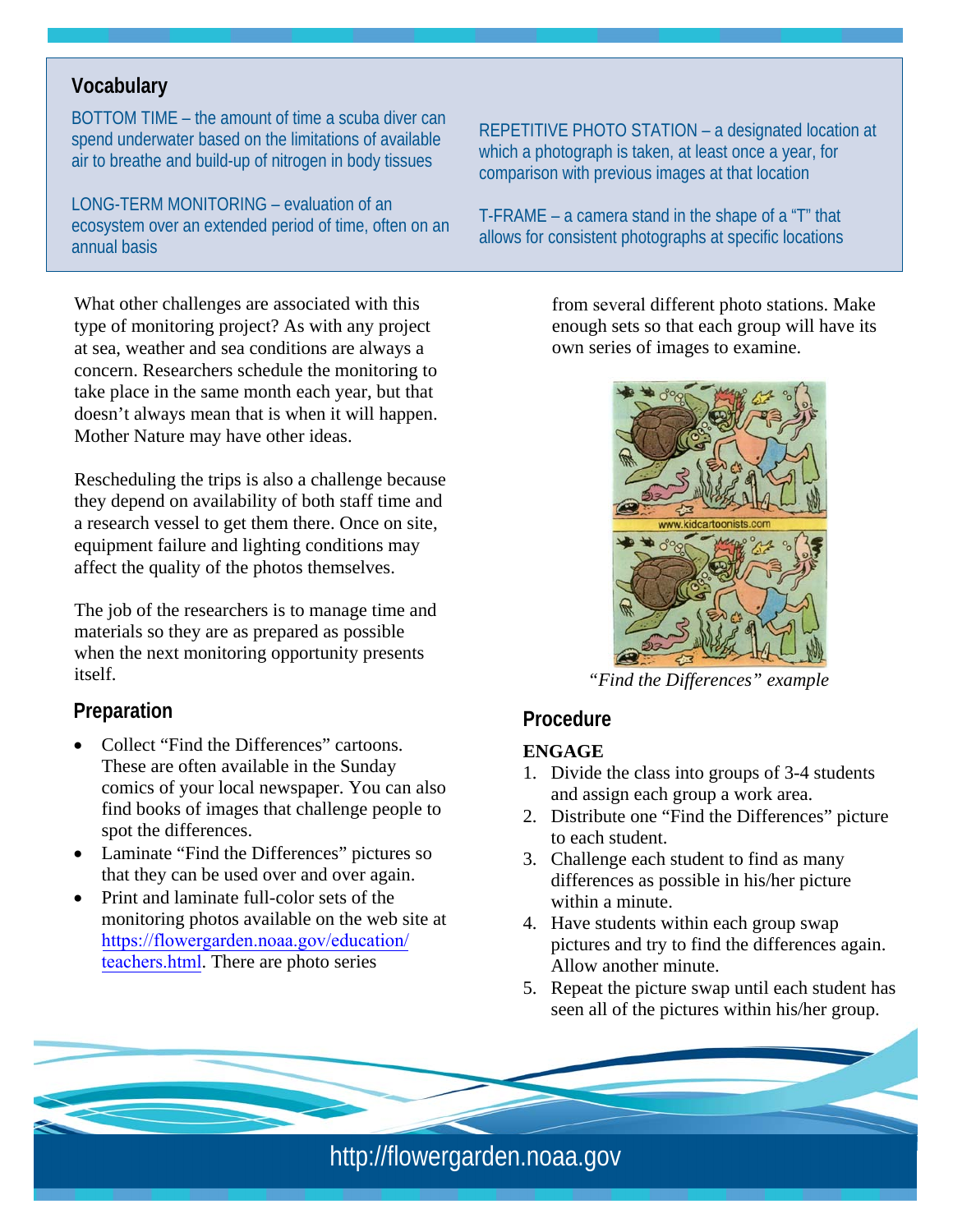#### **EXPLAIN**

- matter how "busy" the picture was? 1. Within each group have the students discuss on average how many differences they were able to find in each of the picture sets and how they found those differences. What techniques did they use? In which pictures were the differences harder or easier to find? Did color make it easier or harder? Did the subject matter make it easier or harder? Did it
- 2. Have each group select one person to report the group's findings.
- 3. Engage the entire classroom in the same discussion so that each group can share its findings. Make note on the board of the different techniques used to find the differences. The list may include some or all of the following: use prior knowledge (previous experience with these types of puzzles), examine small sections of the picture at a time, overlay the picture with a grid, write down the changes as they are found, repeated sampling, cover part of the picture.



#### **EXPLORE**

- 1. Distribute one series of photo station photos to each group.
- 2. Explain that these photos were taken within Flower Garden Banks National Marine Sanctuary, in the Gulf of Mexico. The photo stations were located 60-80 feet underwater.
- 3. Challenge each group to identify and document the changes that have taken place from year to year within their set of photos. Allow 5-10 minutes for this process.
- 4. Collect the photo sets and redistribute them to the groups so that each group has a different photo station than before.
- 5. Challenge each group to again identify and document the changes that have taken place from year to year within their set of photos. Allow another 5-10 minutes for this process.
- 6. Repeat the photo swap until each group has seen photos from each of the three photo stations.

#### **EXPLAIN**

- familiarity with the subject an issue? 1. Within each group have the students discuss, on average, how many differences they found at each of the photo stations and how they found those differences. How did this compare to the "Find the Difference" activity? Was it easier or harder? Why? Did they use the same techniques in both activities? Was one photo station easier or harder than another to evaluate? Was lack of
- 2. Have each group select one person to report the group's findings.
- 3. Engage the entire classroom in a discussion of the types of changes observed from one year to the next in the photo station sets. Note on the board the different responses. These responses may include some or all of the following: color change, change in size of the objects, new objects, missing objects. It is important to keep students from presuming what happened. They should just make literal observations.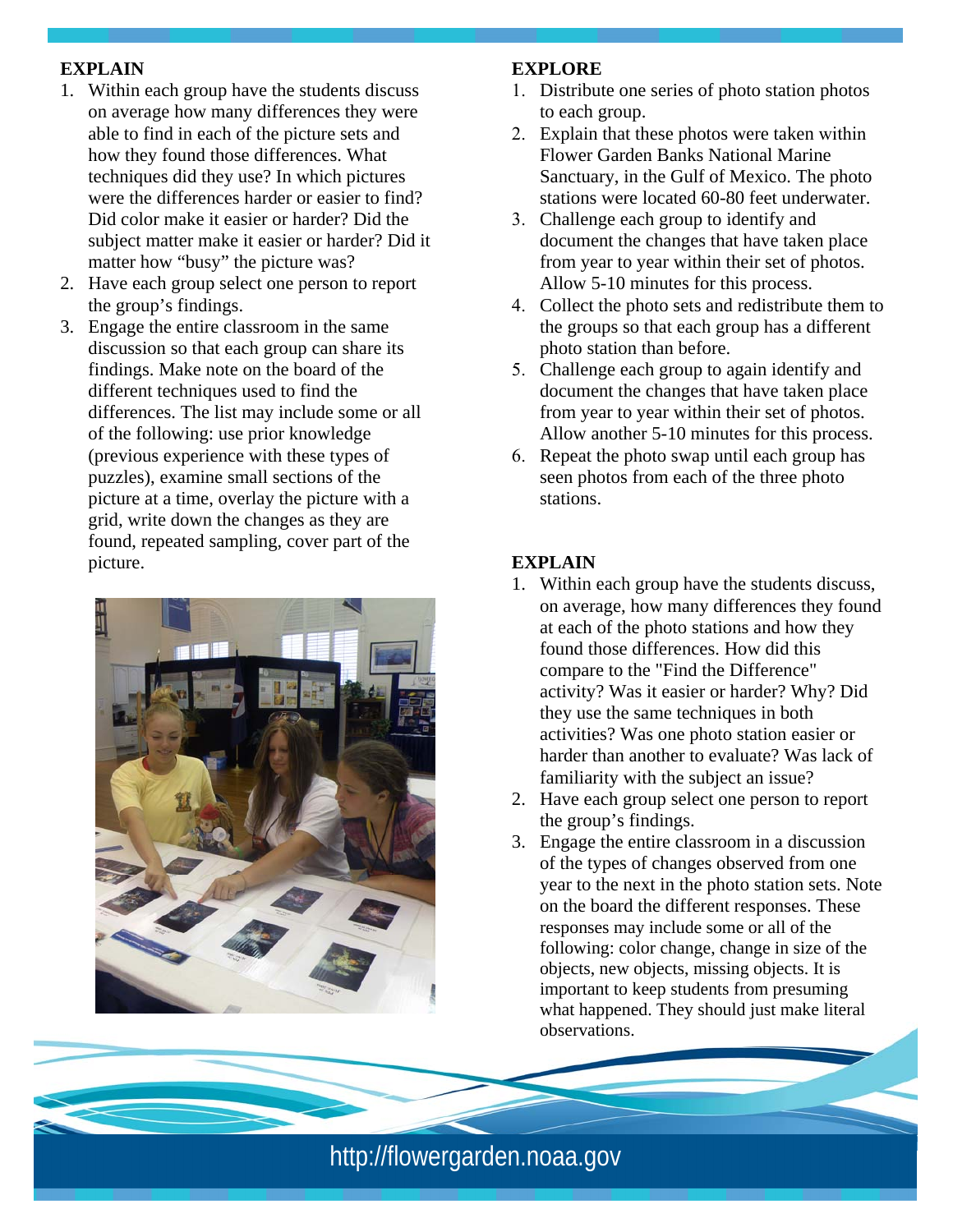#### **EXTEND**

- 1. In groups, or individually, challenge students to identify the different objects in the photo station photos. Some of the objects they should be able to identify are sponges, fire coral, brain coral, algae, fish.
- 2. Next, direct the students to learn about the conditions for growth required of each of the biological specimens in the photos.
- 3. Which of these objects is likely to be an indicator of change over time? Why? *Sponges, corals and rocks are more stable objects and likely to be better indicators.* Which is not? Why? *Fish change location constantly and are therefore not an indicator of specific changes in the substrate, however they may be more likely to hang out in an area based upon what is or is not there. The amount of algae growth may indicate change, but algae is also easily removed from an area by animals, physical impacts, etc. so there would have to be substantial change from one year to the next to indicate any type of longterm alteration.*

4. In groups, have students re-evaluate their original set of photo station photos. Does being able to identify the objects in the photos make it any easier to identify changes?

#### **EVALUATE**

Have each group answer the following questions regarding their original set of photo station images.

- 1. Between what years were the most significant changes noted? *June 2005 to June 2006*
- 2. What was the nature of these changes? *Objects missing, broken, or greatly reduced in size. Lots of algae growth*
- 3. What could have caused these changes? Students should do some research to find out what was happening in the Gulf of Mexico during that time. Use the following hints if needed – HINTS: What major events occurred in the Gulf of Mexico in late summer of 2005? What major event occurred on coral reefs around the world in the summer of 2005? *Hurricane Rita passed directly over the sanctuary as a category 5 hurricane in September 2005. In 2005 there was also a massive bleaching event on coral*



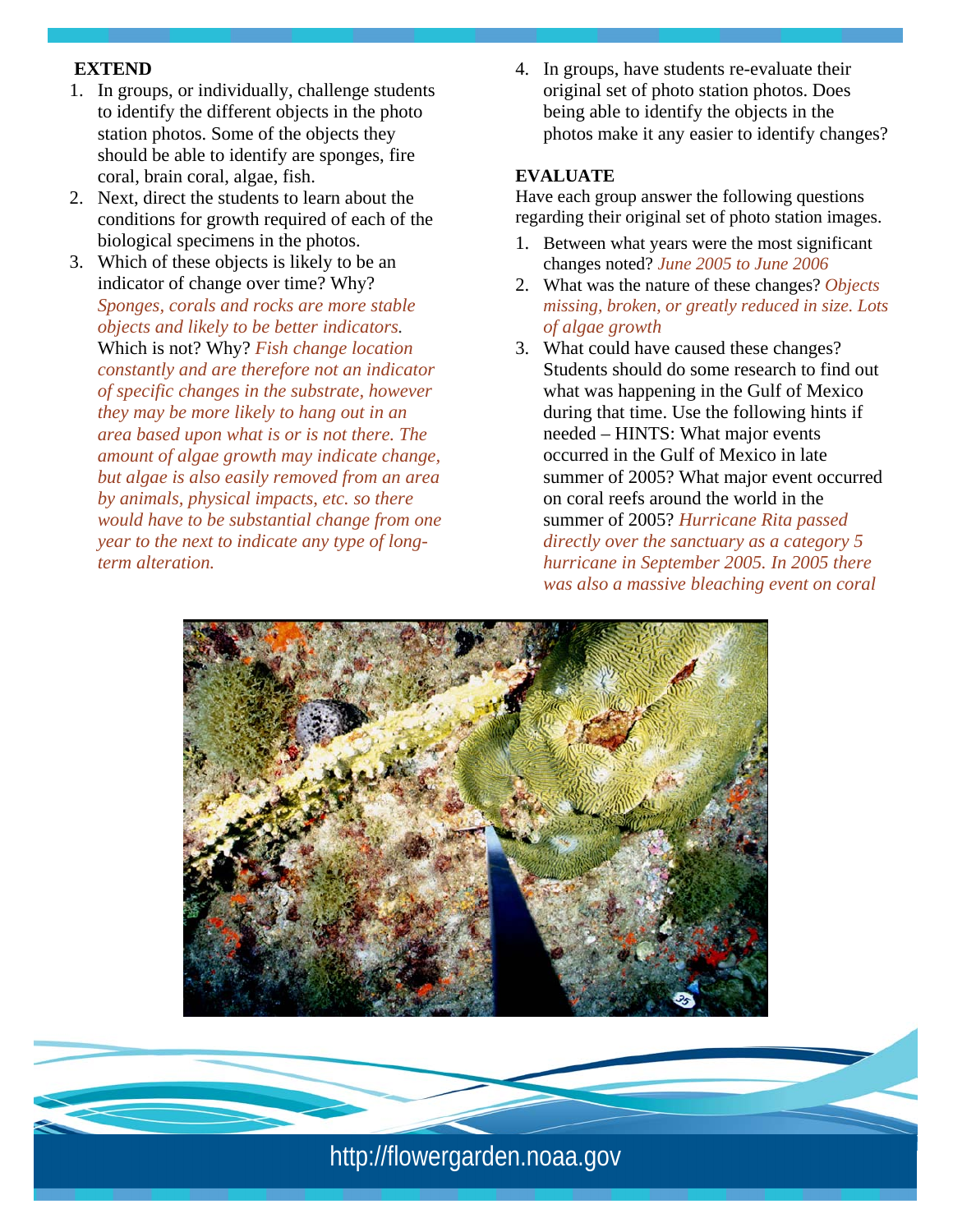| <b>Education Standards</b>                                                |                                                                                                                                                                                                                                                                                                                                                                                                                                                                                                                                                                                                                                                                                                                                                                                                                                                                                                                                                                                                                                                                                                                                                                                                                                                                                                                                                                                                                                                                                                                                                                                                                                                                                                                                                                                                                                  |
|---------------------------------------------------------------------------|----------------------------------------------------------------------------------------------------------------------------------------------------------------------------------------------------------------------------------------------------------------------------------------------------------------------------------------------------------------------------------------------------------------------------------------------------------------------------------------------------------------------------------------------------------------------------------------------------------------------------------------------------------------------------------------------------------------------------------------------------------------------------------------------------------------------------------------------------------------------------------------------------------------------------------------------------------------------------------------------------------------------------------------------------------------------------------------------------------------------------------------------------------------------------------------------------------------------------------------------------------------------------------------------------------------------------------------------------------------------------------------------------------------------------------------------------------------------------------------------------------------------------------------------------------------------------------------------------------------------------------------------------------------------------------------------------------------------------------------------------------------------------------------------------------------------------------|
| <b>National Education</b><br><b>Standards</b>                             | Science: MS-LS2.C Ecosystem Dynamics, Functioning, and Resilience. Ecosystems are dynamic in nature;<br>their characteristics can vary over time. Disruptions to components of an ecosystem can lead to shifts in all<br>its populations.<br>Science: HS-LS2.C Ecosystem Dynamics, Functioning, and Resilience. A complex set of interactions within<br>an ecosystem can keep it relatively constant over long periods of time under stable conditions.<br>ELA/Literacy: WHST.6-8.9 Draw evidence from informational texts to support analysis, reflection, and<br>research.<br><b>ELA/Literacy:</b> WHST.9-12.9 Draw evidence from informational texts to support analysis, reflection, and<br>research.<br>ELA/Literacy: RST.11-12.9 Synthesize information from a range of sources into a coherent understanding of<br>a concept.                                                                                                                                                                                                                                                                                                                                                                                                                                                                                                                                                                                                                                                                                                                                                                                                                                                                                                                                                                                             |
| <b>Texas Essential</b><br><b>Knowledge and Skills</b><br>(TEKS) - Science | 6.2E Analyze data to formulate reasonable explanations, communicate conclusions, and predict trends.<br>6.12E Describe biotic and abiotic parts of an ecosystem in which organisms interact.<br>7.2E Analyze data to formulate reasonable explanations, communicate conclusions, and predict trends.<br>7.8A Predict and describe how different types of catastrophic events such as hurricanes impact ecosystems<br>7.13A Investigate how organisms respond to external stimuli found in the environment.<br>8.2E Analyze data to formulate reasonable explanations, communicate conclusions, and predict trends.<br>8.11B Investigate how organisms and populations in an ecosystem depend on and may compete for factors<br>such as light, water, range of temperatures, or substrate.<br>Aquatic Science.3A Analyze, evaluate and critique scientific explanations.<br>Aquatic Science.5A Evaluate data over a period of time from an established aquatic environment.<br>Aquatic Science.6B Examine the interrelationships between aquatic systems and climate and weather.<br>Aquatic Science.12A Predict effects of chemical, organic, physical, and thermal changes from humans on<br>the living and nonliving components of an aquatic ecosystem.<br>Biology.2G Analyze, evaluate, make inferences, and predict trends from data.<br>Biology.3A Analyze, evaluate and critique scientific explanations.<br>Biology.11B Investigate and analyze how organisms, populations, and communities respond to external<br>factors.<br>Biology.12F Describe how environmental change can impact ecosystem stability.<br>Environmental Systems.3A Analyze, evaluate and critique scientific explanations.<br>Environmental Systems.8A Analyze and describe the effects on areas impacted by natural events such as<br>hurricanes. |
| <b>Ocean Literacy</b><br><b>Principles</b>                                | 5. The ocean supports a great diversity of life and ecosystems. (c,d,f)<br>7. The ocean is largely unexplored. (b)                                                                                                                                                                                                                                                                                                                                                                                                                                                                                                                                                                                                                                                                                                                                                                                                                                                                                                                                                                                                                                                                                                                                                                                                                                                                                                                                                                                                                                                                                                                                                                                                                                                                                                               |
| <b>Climate Literacy</b><br><b>Principles</b>                              | 3. Life on Earth depends on, is shaped by, and affects climate. (a)                                                                                                                                                                                                                                                                                                                                                                                                                                                                                                                                                                                                                                                                                                                                                                                                                                                                                                                                                                                                                                                                                                                                                                                                                                                                                                                                                                                                                                                                                                                                                                                                                                                                                                                                                              |